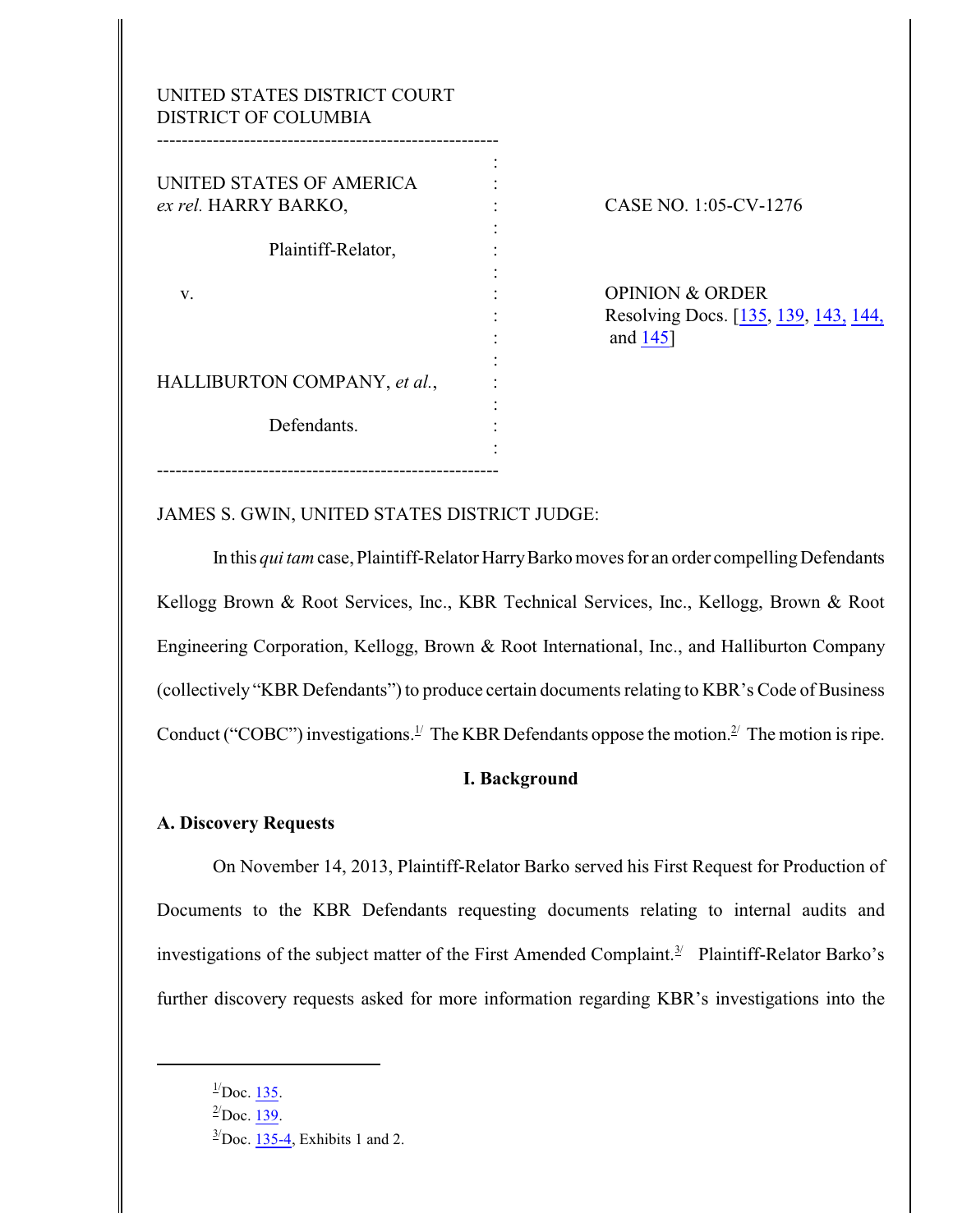alleged misconduct. $4$ 

On December 23 and 24, 2013, the KBR Defendants filed their written responses to Plaintiff-Relator's discovery requests<sup>5/</sup> and later confirmed documents responsive to Plaintiff-Relator's requests were being withheld. Defendants based their non-production on attorney-client privilege and on the attorney work-product doctrine. $\frac{6}{5}$ 

On January 16, 2014, the parties concluded their meet and confer obligations.<sup> $\frac{1}{2}$ </sup> KBR then produced information regarding seven reports made pursuant to COBC investigations.<sup>8/</sup>

On February 3, 2014, Plaintiff-Relator Barko filed his motion to compel the production documents relating to KBR's COBC investigations.<sup>9</sup> After opposition was filed, this Court ordered KBR to produce the claimed privilege documents for *in camera* review.<sup>10/</sup>

The Court has reviewed KBR's COBC Reports and they are eye-openers. KBR's investigator found Daoud: "received preferential treatment." The reports include both direct and circumstantial evidence that Daoud paid off KBR employees and KBR employees steered business to Daoud. And the KBR investigation "reported a trend that D&P would routinely submit bids after proposals from other companies had been received." The reports suggest some KBR employee or employees fed information about competitor bids to Daoud to allow Daoud to submit a late bid undercutting the competitors.

More expensive to the United States, the reports say Daoud continually received contracts despite terrible completion performance and despite regular attempts to double bill. In one case,

<sup>4/</sup> *Id.* Exhibit 2.

<sup>5/</sup> *Id.* Exhibits 1 and 2.

<sup>6/</sup> *Id.* Exhibit 3.

<sup>7/</sup> *Id.* Exhibit 3-4.

<sup>8/</sup> *Id.* Exhibit 5.

 $^{9}/\text{Doc.}$  [135](https://ecf.dcd.uscourts.gov/doc1/04514599350).  $\frac{10}{2}$ Doc. [148](https://ecf.dcd.uscourts.gov/doc1/04514624875)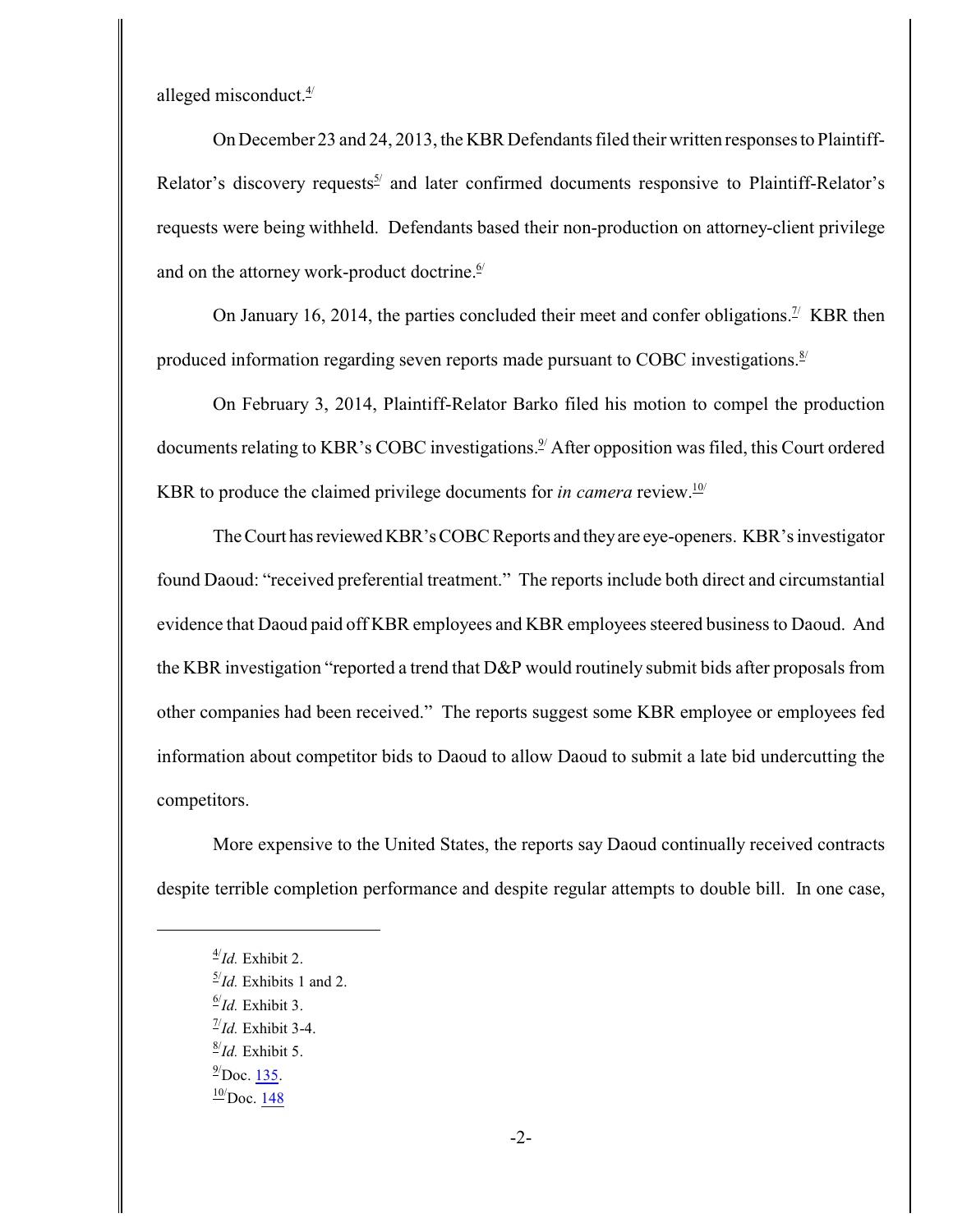KBR gave Daoud a contract despite Daoud's bid being twice another bid from a competent contractor. KBR gave Daoud the job, supposedly because Daoud could quickly complete the work. Then Daoud failed to to complete the job on time KBR still paid the contract price.

In most cases, KBR completed Daoud's incomplete and late work and then approved paying Daoud's full bill. A quality assurance employee described: "D&P does very sub-standard work and have to be stood over every minute and watched. In most cases, KBR has had to step in and finish the work as outlined in the contract. D&P continues to provide sub-standard work and sub-standard goods to the Company."

The reports also describe contracts where Daoud was the low bidder but KBR supervisors, including Gerlach allowed unbid change orders that ballooned the cost. With change orders, a rental of water trucks mushroomed from \$45,000 to \$195,000 even though Daoud's contract performance was bad.

#### **B. Summary Code of Business Conduct Procedure**

COBC investigations typically begin when KBR receives a report of a potential COBC violation from an employee who either contacts the Law Department directly or sends a tip to a dedicated P.O. Box, email address, or a third-party operated hotline. $11/$ 

Once received, these "tips" regarding potential misconduct are routed to the Director of the Code of Business Conduct ("Director").<sup>12/</sup> The Director then decides whether to open a COBC File to investigate the matter.<sup>13/</sup> Subsequent investigation documentation is then made part of the COBC

 $\frac{11}{2}$ Doc. [139-1](https://ecf.dcd.uscourts.gov/doc1/04514610835) at 3.  $\frac{12}{Id}$ . at 4.  $\frac{13}{Id}$ .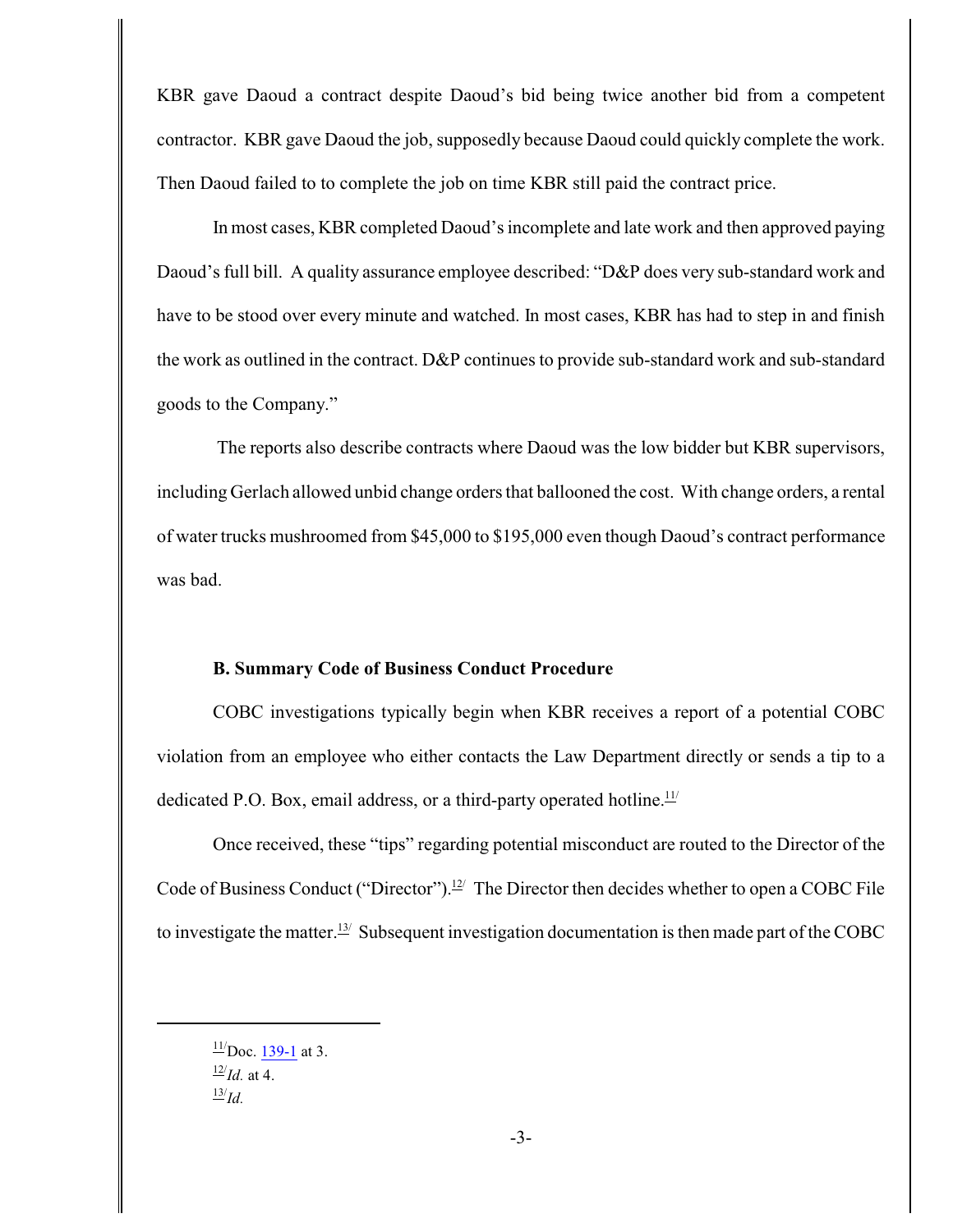File by the Director. $\frac{14}{1}$ 

As part of the investigation, COBC investigators interview personnel with potential knowledge of the allegations, review relevant documents, and obtain witness statements.<sup>15/</sup> Once the investigation is complete, COBC investigators write a COBC Report.<sup>16/</sup> The COBC Report is then transmitted to the Law Department. $17/1$ 

## **II. Legal Standard**

Rule 26 of the Federal Rules of Civil Procedure limits the scope of discovery to "any nonprivileged matter that is relevant to any party's claim or defense" and "any matter relevant to the subject matter involved in the action." $18$ <sup> $\mu$ </sup> Parties may petition the court for an order compelling disclosure or discovery.<sup>19/</sup> The rule also provides for sanctions against parties that do not cooperate with discovery.<sup>20/</sup>

## **III. Analysis**

The KBR Defendants say the COBC investigation materials are protected from disclosure by the attorney-client privilege or the work product doctrine.<sup>21/</sup> The Court will address each in turn.

# **A. Attorney-Client Privilege**

"The attorney-client privilege is the oldest of the privileges for confidential communications known to the common law." $22$ <sup>'</sup> The privilege is designed to "encourage full and frank

14/ *Id.* 15/ *Id.* 16/ *Id.* 17/ *Id.*  $\frac{18}{15}$  [Fed. R. Civ. P. 26\(b\).](https://a.next.westlaw.com/Document/NCBF83860B96411D8983DF34406B5929B/View/FullText.html?navigationPath=Search%2Fv3%2Fsearch%2Fresults%2Fnavigation%2Fi0ad705220000014493193a197dde4833%3FNav%3DNONUNIQUECITATION%26fragmentIdentifier%3DNCBF83860B96411D8983D)  $\frac{19}{\text{Fed. R. Civ. P. 37.}}$ 20/ *Id.*  $\frac{21}{2}$ Doc. [139](https://ecf.dcd.uscourts.gov/doc1/04514610834). 22/*[Upjohn Co. v. United States](https://a.next.westlaw.com/Link/Document/FullText?findType=Y&serNum=1981101939&pubNum=708&originationContext=document&transitionType=DocumentItem&contextData=(sc.History*oc.Search))*, 449 U.S. 383, 389 (1981).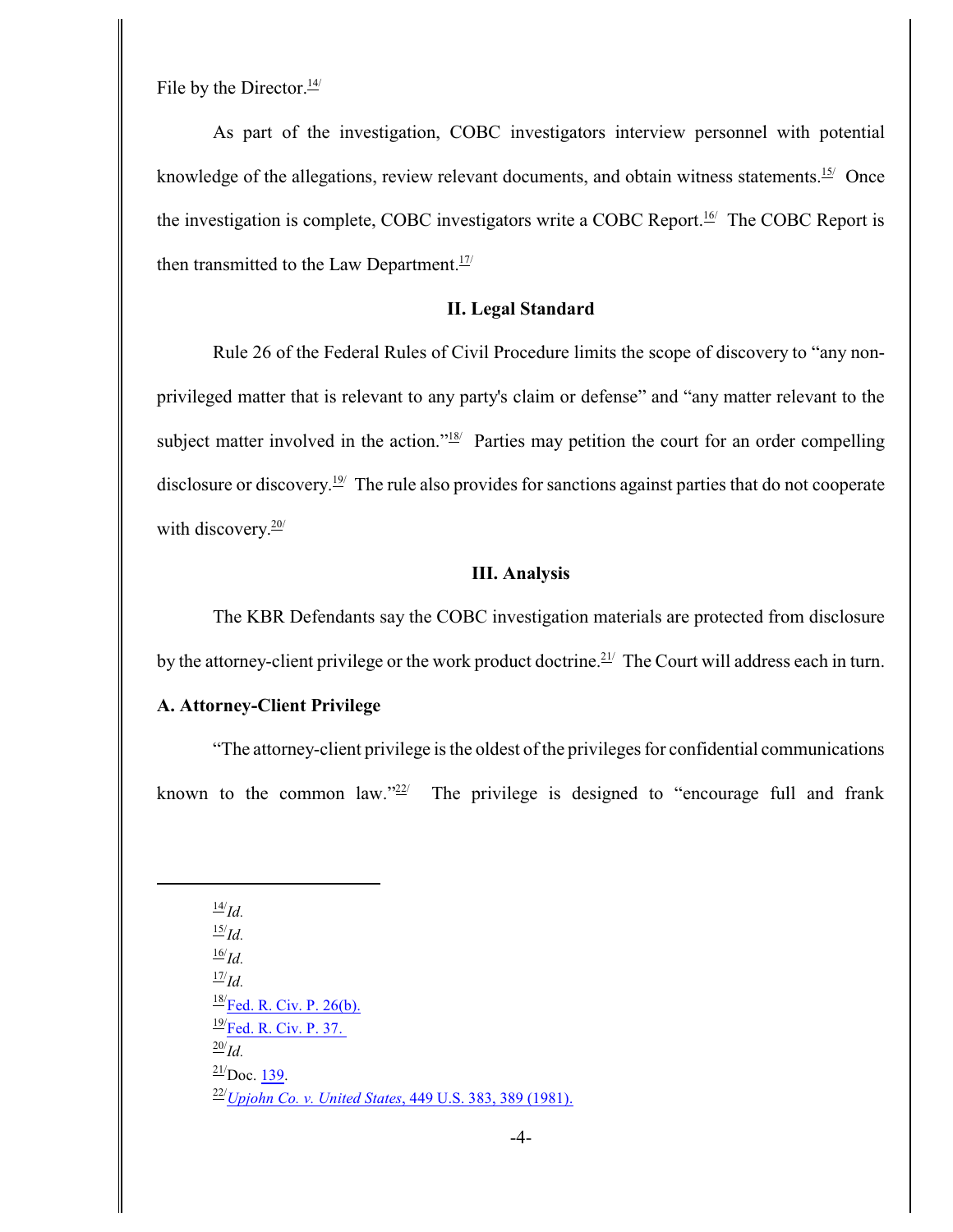communication between attorneys and their clients."<sup>23/</sup> However, like all privileges, the attorney client privilege is "not lightlycreated nor expansively construed, for [it is] in derogation of the search for truth." $\frac{24}{1}$ 

In order to prevail on an assertion of the attorney-client privilege, the party invoking the privilege must show the communication is "'for the purpose of securing *primarily* either (i) an opinion on law or (ii) legal services or (iii) assistance in some legal proceeding."<sup>25</sup>/ In order to determine the primary purpose, the "but for" formulation is used. The party invoking the privilege must show "the communication would not have been made 'but for' the fact that legal advice was sought."26/

"Although 'complications in the application of the privilege arise when the client is a corporation,'" the Supreme Court held in *Upjohn Co. v. United States* that the privilege applies in the same manner "as long as '[t]he communications at issue were made by [company] employees to counsel for [the company] acting as such, at the direction of corporate superiors in order to secure legal advice from counsel. $\frac{1.27}{27}$ 

The Court finds that KBR fails to carry its burden to demonstrate that the attorney-client privilege applies to the COBC documents. Most importantly, the Court finds that the COBC investigations were undertaken pursuant to regulatory law and corporate policy rather than for the purpose of obtaining legal advice.

Department of Defense contracting regulations require contractors to have internal control systems such as KBR's COBC program to "[f]acilitate timely discovery and disclosure of improper

<sup>23/</sup> *Id.*

<sup>24/</sup>*United States v. ISS [Marine Servs., Inc](https://a.next.westlaw.com/Document/I84e5c94d346111e280719c3f0e80bdd0/View/FullText.html?listSource=Foldering&originationContext=MyResearchHistoryRecents&transitionType=MyResearchHistoryItem&contextData=%28oc.Search%29&VR=3.0&RS=cblt1.0)*., 905 F. Supp. 2d 121, 127 (D.D.C. 2012) (quoting *United [States v.](https://a.next.westlaw.com/Link/Document/FullText?findType=Y&serNum=1974127252&pubNum=708&originationContext=document&transitionType=DocumentItem&contextData=(sc.UserEnteredCitation)) Nixon*[, 418 U.S. 683, 710 \(1974\)](https://a.next.westlaw.com/Link/Document/FullText?findType=Y&serNum=1974127252&pubNum=708&originationContext=document&transitionType=DocumentItem&contextData=(sc.UserEnteredCitation))).

<sup>25/</sup> *Id.* at 128 (internal citation omitted). 26/ *Id.*

<sup>27/</sup> *ISS Marine*[, 905 F. Supp. 2d at 127-28](https://a.next.westlaw.com/Document/I84e5c94d346111e280719c3f0e80bdd0/View/FullText.html?listSource=Foldering&originationContext=MyResearchHistoryRecents&transitionType=MyResearchHistoryItem&contextData=(oc.Search)&VR=3.0&RS=cblt1.0&firstPage=true&Cobalt) (quoting *Upjohn*[, 449 U.S. at 389, 394\).](https://a.next.westlaw.com/Link/Document/FullText?findType=Y&serNum=1981101939&pubNum=708&originationContext=document&transitionType=DocumentItem&contextData=(sc.History*oc.Search))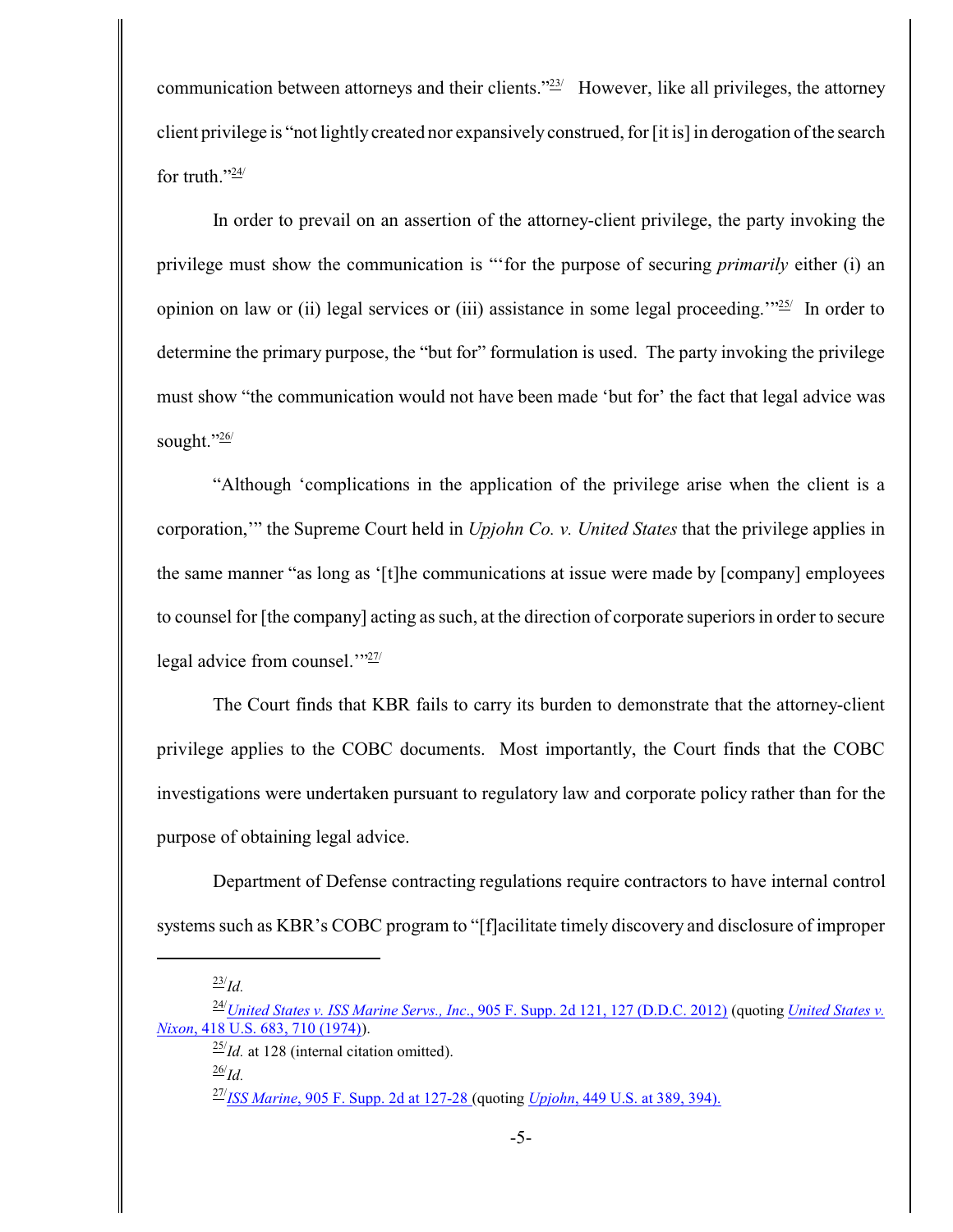conduct in connection with Government contracts."<sup>28/</sup> These regulations further require a "written" code of business ethics," "internal controls for compliance," "[a] mechanism, such as a hotline, by which employees may report suspected instances of improper conduct," "[i]nternal and/or external audits," "[d]isciplinaryaction for improper conduct," "[t]imelyreporting to appropriate Government officials," and "[f]ull cooperation with any Government agencies."<sup>29/</sup>

KBR's COBC policies merely implement these regulatory requirements.<sup>30/</sup> The COBC investigation differs from the investigation conducted in *Upjohn*. The COBC investigation was a routine corporate, and apparently ongoing, compliance investigation required by regulatory law and corporate policy. In contrast, the Upjohn internal investigation was conducted only after attorneys from the legal department conferred with outside counsel on whether and how to conduct an internal investigation. $31/2$  As such, the COBC investigative materials do not meet the "but for" test because the investigations would have been conducted regardless of whether legal advice were sought. The COBC investigations resulted from the Defendants need to comply with government regulations.

That employees who were interviewed were never informed that the purpose of the interview was to assist KBR in obtaining legal advice further supports that the purpose of the investigation was for business rather than legal advice.<sup>32/</sup> The confidentiality agreement employees signed never mentions that the purpose of the investigation is to obtain legal advice.<sup>33/</sup> Rather the confidentiality

I understand that in order to protect the integrity ofthis review, I amprohibited fromdiscussing any particulars regarding this interview and the subject matter discussed during the interview, without the specific advance authorization of KBR

 $\frac{28}{20}$ Doc. [135-7](https://ecf.dcd.uscourts.gov/doc1/04514599357) at 35, 48 C.F.R.§ 203.7000-203.7001(a) (10-1-2001 edition).

<sup>29/</sup> *Id.*

 $\frac{30}{2}$ Doc. [135-6](https://ecf.dcd.uscourts.gov/doc1/04514599356).

<sup>31/</sup> *See Upjohn*[, 449 U.S. at 386-7.](https://a.next.westlaw.com/Link/Document/FullText?findType=Y&serNum=1981101939&pubNum=708&originationContext=document&transitionType=DocumentItem&contextData=(sc.History*oc.Search))

<sup>32/</sup> *See ISS Marine*[, 905 F. Supp. 2d](https://a.next.westlaw.com/Document/I84e5c94d346111e280719c3f0e80bdd0/View/FullText.html?listSource=Foldering&originationContext=MyResearchHistoryRecents&transitionType=MyResearchHistoryItem&contextData=(oc.Search)&VR=3.0&RS=cblt1.0&firstPage=true&Cobalt) at 130 (discussing the importance of what the employees are told is the purpose of the interview).

<sup>33/</sup>

<sup>&</sup>quot;Due to the sensitive nature of this review, I understand that the information discussed during this interview is confidential. I further understand that the information that I provide will be protected and remain within the confines of this review and only authorized personnel will have access to the information contained in this report.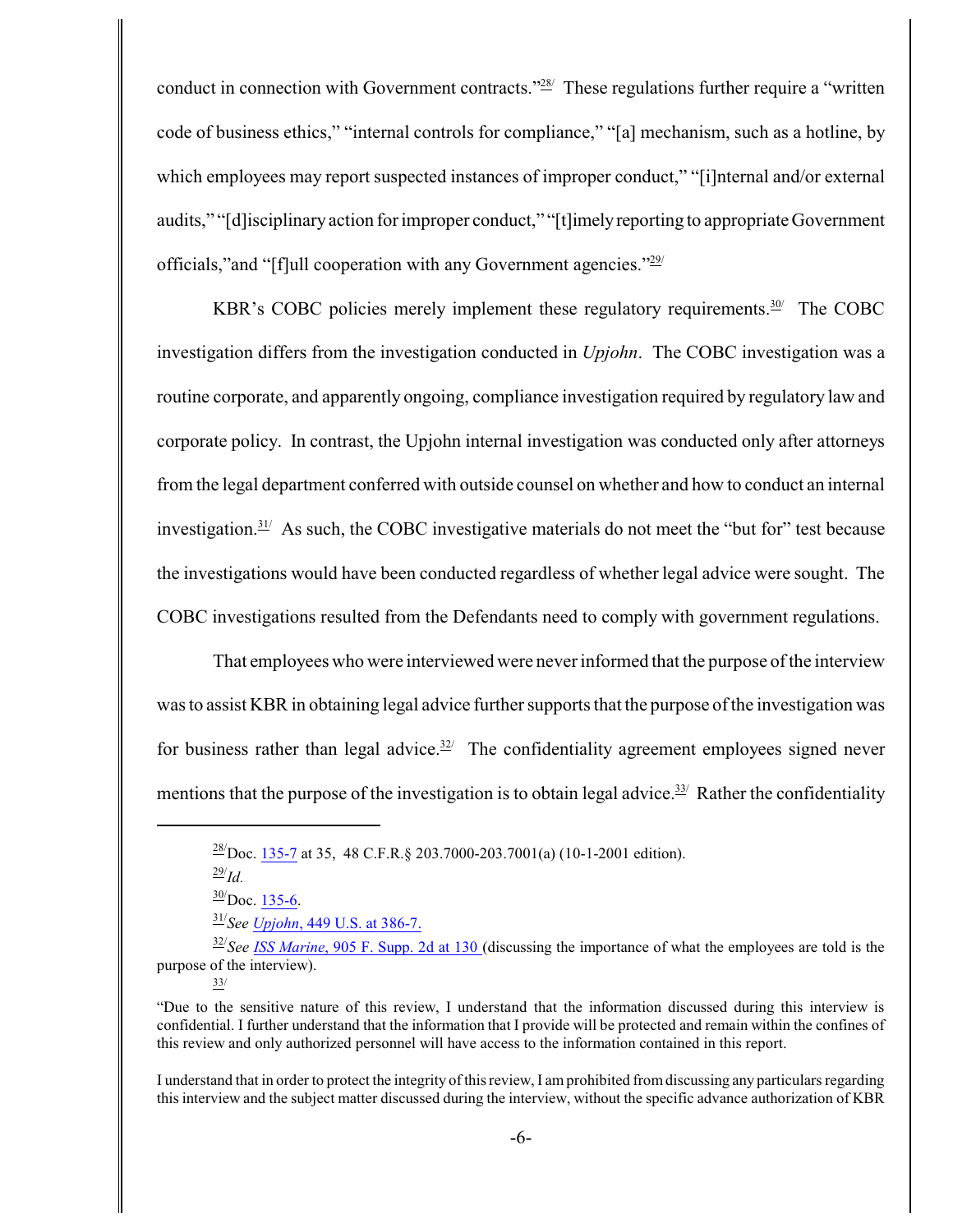statement emphasizes the "sensitive" nature of the review and warns the employee of the possible adverse business impact unauthorized disclosure could have on KBR's work in the Middle East Region.<sup>34/</sup> Moreover, "employees certainly would not have been able to infer the legal nature of the inquiry by virtue of the interviewer, who was a non-attorney."<sup>35/</sup>

Therefore, because the COBC investigation was not for the primary purpose of seeking legal advice, it is not entitled to the protection of the attorney client privilege.

# **B. Work-Product Doctrine**

KBR Defendants also say that the COBC investigation documents are protected from disclosure by the work-product doctrine. Work-product doctrine protects an attorney's "mental impressions, conclusions, opinions, or legal theories" prepared in anticipation of litigation. $36/7$  To determine whether a particular document was prepared in anticipation of litigation, this Circuit uses the "because of test" asking "whether, in light of the nature of the document and the factual situation in the particular case, the document can fairly be said to have been prepared or obtained because of the prospect of litigation." $37/$  "For a document to meet this standard, the lawyer must at least have had a subjective belief that litigation was a real possibility, and that belief must have been objectively reasonable."<sup>38</sup> "[A] party bears a heavier burden when seeking work-product protection for a multipurpose document because the D.C. Circuit has also recognized that 'the [work-product] privilege

34/ *Id.*

35/ *ISS Marine*[, 905 F. Supp. 2d at 131.](https://a.next.westlaw.com/Document/I84e5c94d346111e280719c3f0e80bdd0/View/FullText.html?listSource=Foldering&originationContext=MyResearchHistoryRecents&transitionType=MyResearchHistoryItem&contextData=(oc.Search)&VR=3.0&RS=cblt1.0&firstPage=true&Cobalt)

 $\frac{36}{\text{Fed. R. Civ. P. 26(b)(3)(B)}}$ 

38/ *Id.* (quoting *[In re Sealed Case](https://a.next.westlaw.com/Link/Document/FullText?findType=Y&serNum=1998123233&pubNum=506&originationContext=document&transitionType=DocumentItem&contextData=(sc.History*oc.Search)#co_pp_sp_506_884)*, 146 F.3d at 884).

General Counsel.

I acknowledge and agree that I understand the unauthorized disclosure of this information could cause irreparable harm to the review and reflect adversely on KBR as a company and/or KBR performance in the Middle East Region and therefore, I understand that the unauthorized disclosure of information may be grounds for disciplinary action up to and including termination of employment." Doc. [139-12.](https://ecf.dcd.uscourts.gov/doc1/04514610846)

<sup>37/</sup> *ISS Marine*, 905 [F. Supp. 2d](https://a.next.westlaw.com/Document/I84e5c94d346111e280719c3f0e80bdd0/View/FullText.html?listSource=Foldering&originationContext=MyResearchHistoryRecents&transitionType=MyResearchHistoryItem&contextData=(oc.Search)&VR=3.0&RS=cblt1.0&firstPage=true&Cobalt) at 133-34 (quoting *United [States v. Deloitte, LLP,](https://a.next.westlaw.com/Link/Document/FullText?findType=Y&serNum=2022405698&pubNum=506&originationContext=document&transitionType=DocumentItem&contextData=(sc.History*oc.Search)#co_pp_sp_506_137)* 610 F.3d 129, 137 (D.C. Cir. [2010](https://a.next.westlaw.com/Link/Document/FullText?findType=Y&serNum=2022405698&pubNum=506&originationContext=document&transitionType=DocumentItem&contextData=(sc.History*oc.Search)#co_pp_sp_506_137)) (quoting *In re Sealed Case*[, 146 F.3d 881, 884 \(D.C. Cir. 1998\)](https://a.next.westlaw.com/Link/Document/FullText?findType=Y&serNum=1998123233&pubNum=506&originationContext=document&transitionType=DocumentItem&contextData=(sc.History*oc.Search)#co_pp_sp_506_884))).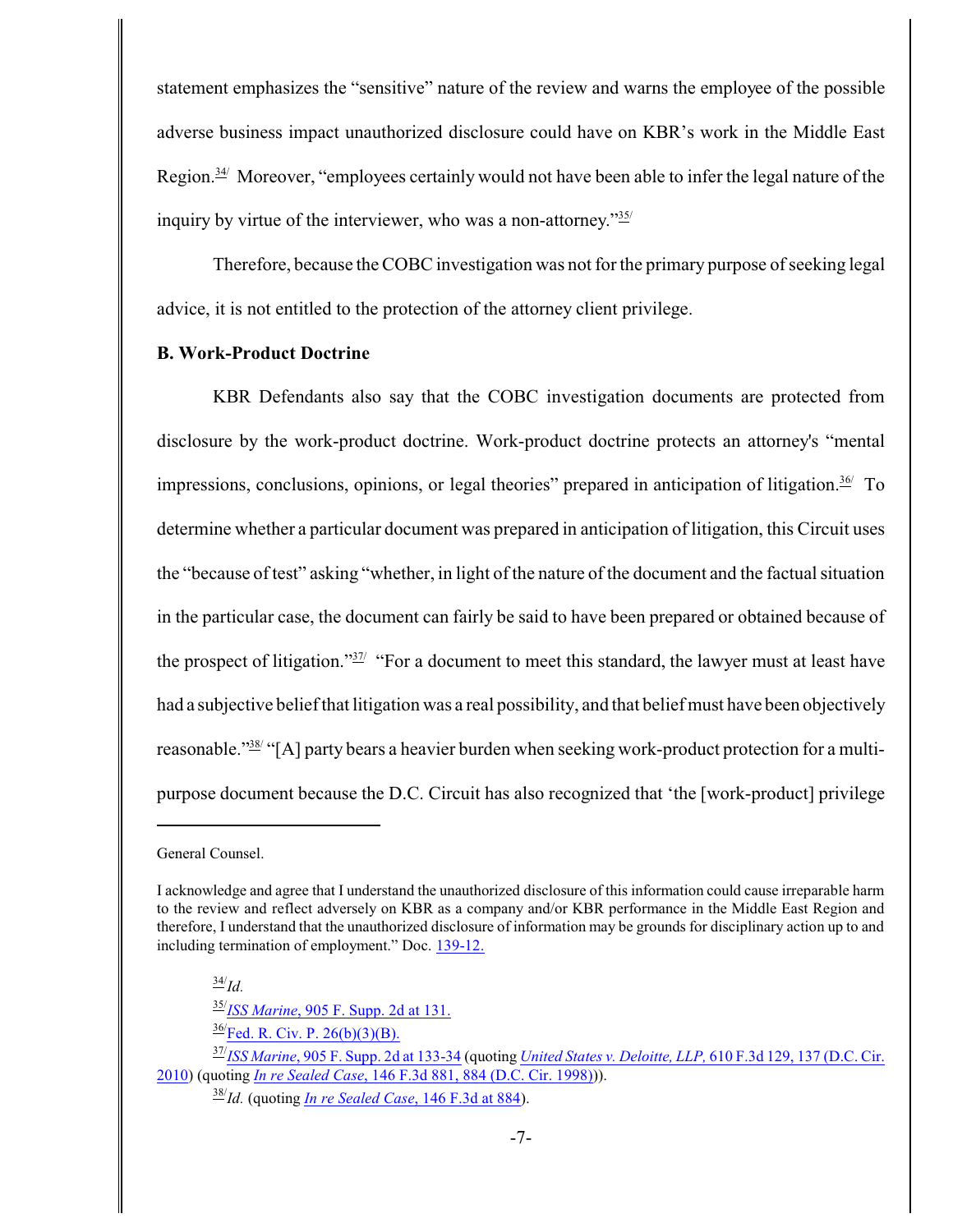has no applicabilityto documents prepared by lawyers 'in the ordinarycourse of business or for other non-litigation purposes.'"39/

As the Court already discussed in the application of the attorney-client privilege, KBR conducted this COBC internal investigation in the ordinary course of business irrespective of the prospect of litigation. KBR would not have "simply sat on its hands in the face of these allegations" because "any responsible business organization would investigate allegations of fraud, waste, or abuse in its operations."40/ Moreover, government regulations required KBR to investigate potential fraud.

The timing of the investigation compared to the actual unsealing of the lawsuit further supports the conclusion that the investigation was not conducted "in anticipation of litigation." The investigation was conducted from 2004-2006. However, the complaint in this litigation was not unsealed until 2009. Finally, the fact that the investigation was conducted by non-attorney investigators makes it harder for KBR to assert the documents were prepared in anticipation of litigation. While documents produced by non-attorneys can be protected under the work-product doctrine, the fact that non-attorneys are conducting the investigation is another indication that the documents were not prepared in anticipation of litigation. $41/$ 

### **IV. Conclusion**

For the foregoing reasons, the Court **GRANTS** Plaintiff-Relator Barko's motion to compel. The Court further **DENIES** the KBR Defendants' motion for leave to file a sur-reply. As such, the Court orders the KBR Defendants to produce all 89 documents relating to the COBC investigation to the Plaintiff-Relator. The Court will continue its *in camera* review and

<sup>39/</sup> *Id.* (quoting *[In re Sealed Case](https://a.next.westlaw.com/Link/Document/FullText?findType=Y&serNum=1998123233&pubNum=506&originationContext=document&transitionType=DocumentItem&contextData=(sc.History*oc.Search)#co_pp_sp_506_884)*, 146 F.3d at 887). 40/ *Id.* at 137. 41/ *Id.* at 138.